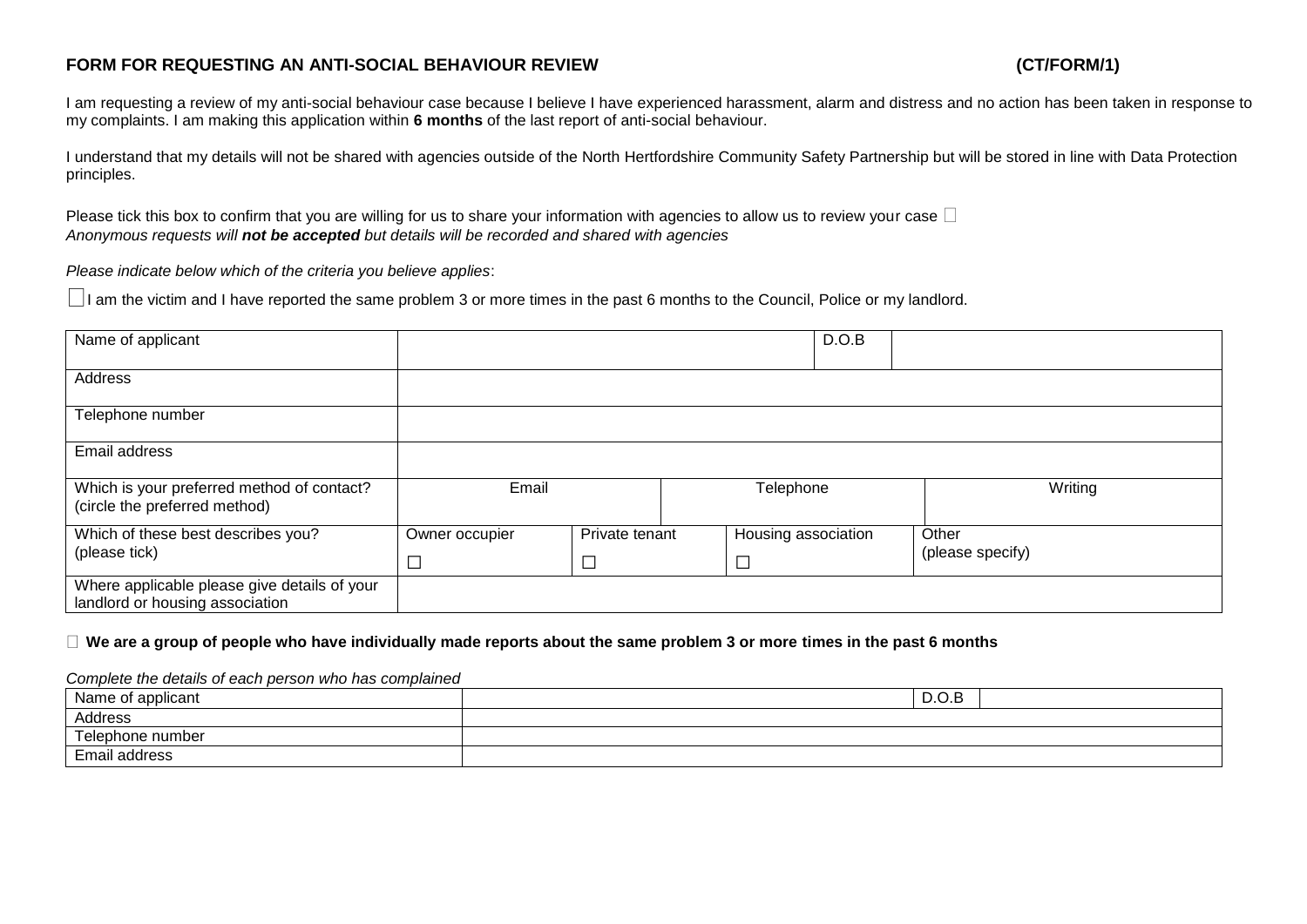| Name of applicant | D.O.B |  |
|-------------------|-------|--|
| Address           |       |  |
| Telephone number  |       |  |
| Email address     |       |  |

| Name of applicant | D.O.B |
|-------------------|-------|
| Address           |       |
| Telephone number  |       |
| Email address     |       |

## **If you are making this request on behalf of another person please complete the section below:**

| Name of person on whose behalf this application is<br>made                 | D.O.B |
|----------------------------------------------------------------------------|-------|
| Their address                                                              |       |
| Their telephone number                                                     |       |
| Their email address                                                        |       |
| Relationship to applicant e.g. relative, carer, local<br>councillor        |       |
| Does this person know that you have made the<br>request for an ASB review? |       |

# **Completing the incident form**

In order for us to decide if you meet the threshold for an ASB review we need to have details of the incidents (there must be at least 3) that you have reported and you believe that no action has been taken. Please note, you should only provide incidents within the last 6 months. Anything outside of this time frame will not be considered as part of this review.

To enable us to carry out a comprehensive and effective review of your case please ensure you supply as much detail as possible regarding each incident of ASB that you have reported. In order to meet the threshold, it is also important that you provide detail as to how each incident caused you harassment, alarm and distress.

If you need to provide further details please complete on a separate sheet.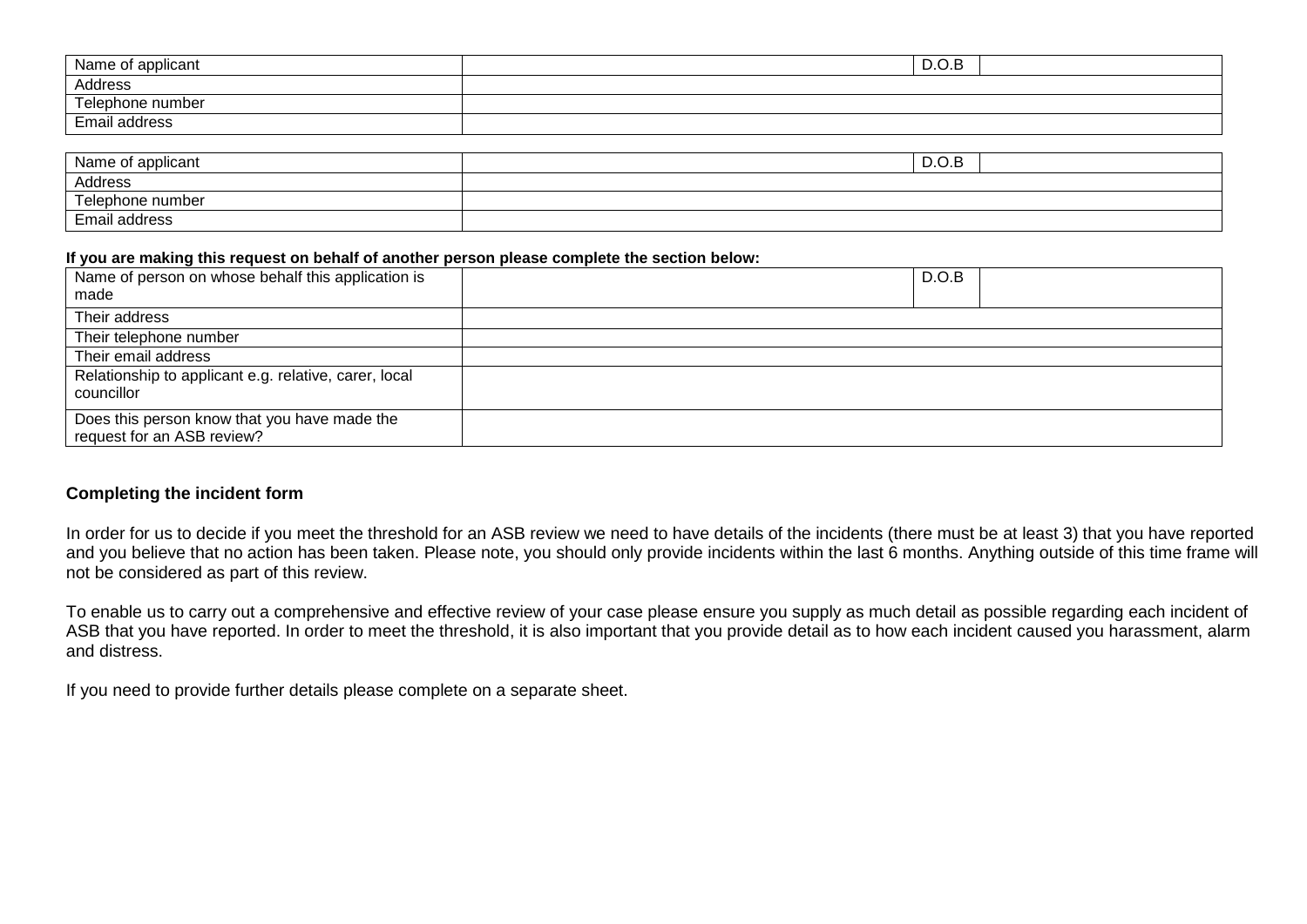# **Please complete the incident form below:**

| Date of<br>incident | Details about the anti-social<br>behaviour | How did this cause<br>you harassment,<br>alarm and distress? | Who did you report this to?<br>If you reported to more than one<br>organisation please tell us about them all<br>and provide any reference numbers or<br>incident numbers provided to you | Agency response to your<br>complaint. Please include what<br>further action you feel could have been<br>taken | The date on<br>which it was<br>reported (this<br>must be within 1<br>month of the<br>incident) |
|---------------------|--------------------------------------------|--------------------------------------------------------------|-------------------------------------------------------------------------------------------------------------------------------------------------------------------------------------------|---------------------------------------------------------------------------------------------------------------|------------------------------------------------------------------------------------------------|
|                     |                                            |                                                              |                                                                                                                                                                                           |                                                                                                               |                                                                                                |
|                     |                                            |                                                              |                                                                                                                                                                                           |                                                                                                               |                                                                                                |
|                     |                                            |                                                              |                                                                                                                                                                                           |                                                                                                               |                                                                                                |
|                     |                                            |                                                              |                                                                                                                                                                                           |                                                                                                               |                                                                                                |
|                     |                                            |                                                              |                                                                                                                                                                                           |                                                                                                               |                                                                                                |
|                     |                                            |                                                              |                                                                                                                                                                                           |                                                                                                               |                                                                                                |
|                     |                                            |                                                              |                                                                                                                                                                                           |                                                                                                               |                                                                                                |